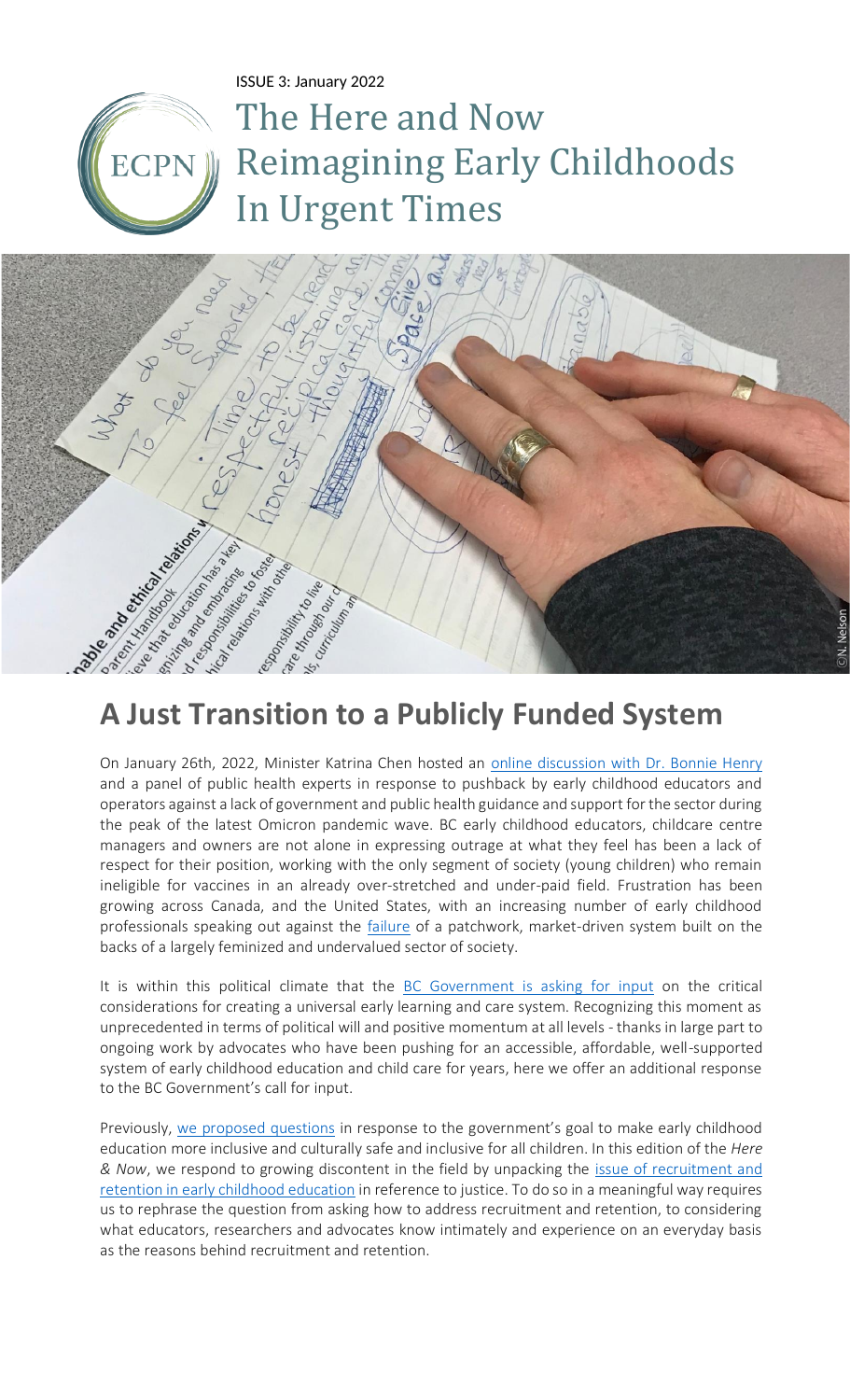Vanessa Milne, reporter for [The Local,](https://thelocal.to/) succinctly summarized what those in the field have been saying for years: [Canada's patchwork system of early childhood education simply is not working](https://thelocal.to/childcare-is-an-essential-service-and-a-dysfunctional-business/) and does not have the conditions necessary to support a public system without major changes[. Statistics](https://www150.statcan.gc.ca/n1/daily-quotidien/210625/dq210625a-eng.htm)  [Canada](https://www150.statcan.gc.ca/n1/daily-quotidien/210625/dq210625a-eng.htm) reports that in 2019, 96 percent of early childhood educators are women and this gendered and highly racialized group earns less overall than most workers. Simply put, as witnessed within other contexts around the world, the current market-based system is not the answer.

"When translated into educational policy and pedagogy [neoliberal] ideas reflect a distinct shift from a group-orientation to an individual-orientation; education pivots from being a social, not-for-profit enterprise to a consumerbased, for profit movement." [\(Gupta, 2018, p. 14\)](https://journals.sagepub.com/doi/full/10.1177/1478210317715796)

What kind of system do we envision as being capable of attracting and retaining qualified professionals who are committed to transformative change? [Calls for a publicly funded system,](https://www.cbc.ca/listen/live-radio/1-91-the-early-edition/clip/15890267-early-childhood-educator-challenges) such as the public school system to ensure adequate remuneration for highly-trained early childhood educators, improved working conditions, and appropriate education levels for future educators are getting louder and louder, for good reason.

The ECPN stands with others asking for transparency from government as to the plan for a just transition from a patchwork, private system to a public one. By a just transition, we mean an early childhood education (not child care) system that transforms itself to account for its current injustices, as well as a system that plays a role in transforming the myriad injustices that we are currently witnessing [\(racism,](https://www.youtube.com/watch?v=G534kmgEiYA) [extractive capitalism,](https://thenarwhal.ca/bc-mining-indigenous-consent-undrip/) and more). While recognizing private child care providers' contributions under the previous patchwork system, as a growing number of voices in the field are saying: scaling up status quo is not enough. A just transition requires clarity and a clear vision on how we will move to a publicly-funded [national public system](https://pm.gc.ca/en/mandate-letters/2021/12/16/minister-families-children-and-social-development-mandate-letter) capable of honouring the needs and realities of local communities. In BC, this means supporting early childhood educators with high levels of education and ongoing professional development to promote understandings of their important role in upholding the vision and commitments to young children and their families highlighted in the **BC Early Learning Framework**.

As [Christine McLean](https://www.saltwire.com/atlantic-canada/opinion/christine-mclean-nova-scotias-transition-to-publicly-funded-child-care-will-be-worth-it-100683122/) (2022) tells us "[t]his is a significant paradigm shift as we start to consider that child care is an important public service rather than a market commodity." The ECPN looks forward to being a part of the process of carefully creating a just transition by continuing to support educators throughout BC to create pedagogical spaces for young children with a commitment to more livable lives for all.

### **Continuing the Conversation**

#### **Ongoing [Calls to Action](https://www2.gov.bc.ca/assets/gov/british-columbians-our-governments/indigenous-people/aboriginal-peoples-documents/calls_to_action_english2.pdf) for TRUTH and Reconciliation**

On January 25, 2022, the Chief and Council of Williams Lake First Nation began their preliminary search of the grounds of St Joseph's Mission. Later that day, a statement [was released](https://www.cbc.ca/news/canada/british-columbia/williams-lake-st-josephs-residential-school-1.6326467) to the media indicating that 93 sites of possible human burials had been located.

[Phyliss Webstad](https://www.orangeshirtday.org/phyllis-story.html) was six years old in 1973, when she attended St Joseph Mission Residential School and where on her arrival, she was stripped of the orange shirt given to her by her grandma. Phyliss's story of resilience and survival as well as the history of Orange Shirt Day can be found on the **Orange Shirt** website.

On the heels of this latest tragic announcement, we hope that you will carefully read and consider [Phyllis's statement](https://www.vernonmorningstar.com/news/live-williams-lake-first-nation-reveals-findings-in-residential-school-unmarked-graves-probe/) on the events of January 25, 2022.

*I have often thought of this day. How will our families and communities ever get through today and the days and years to come? I grieve for all who never made it — the children who never made it home and for survivors and their families who could not keep carrying the pain. Today our truths, the truths we witnessed, the truths we have always known and told, are brought to light once*